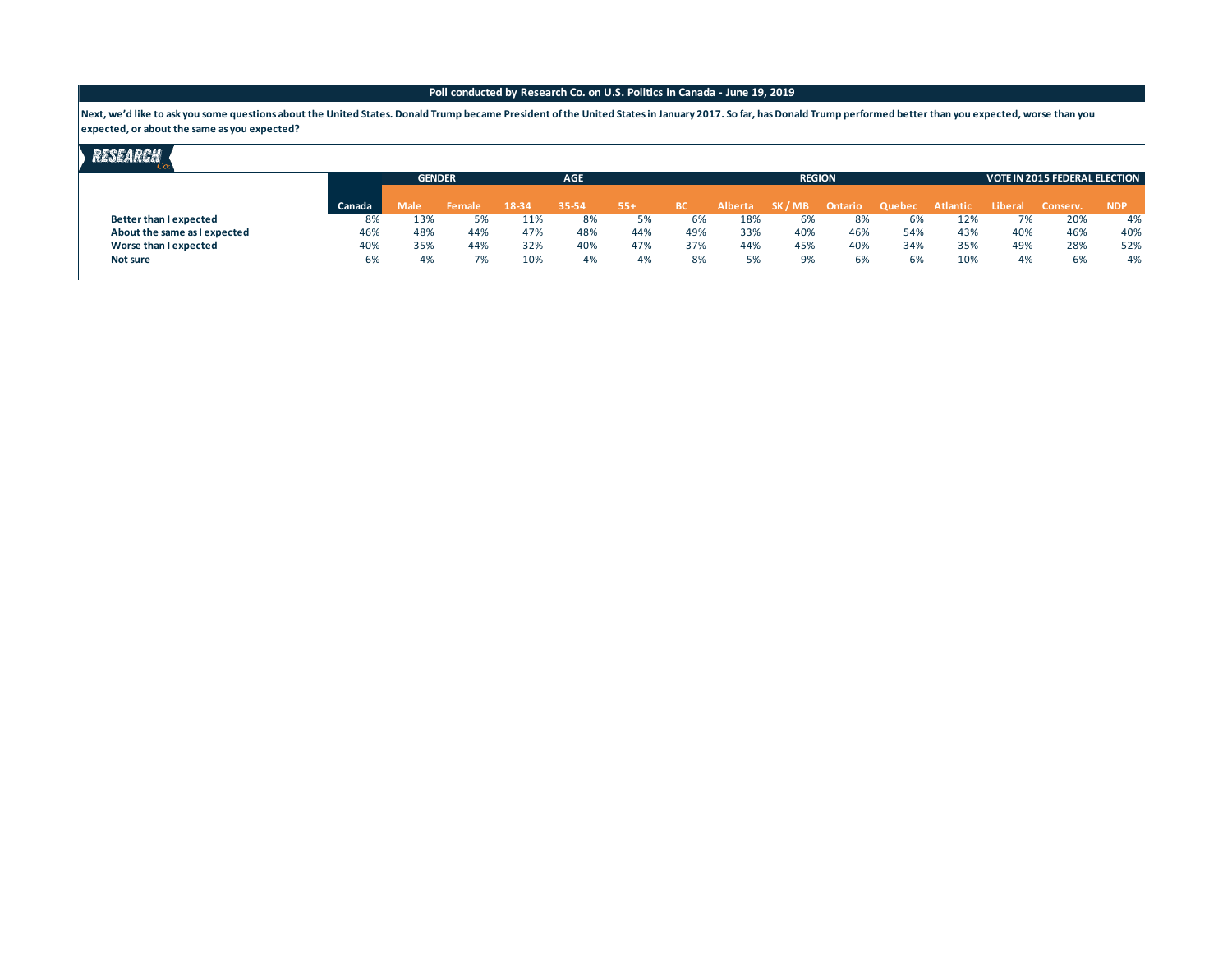#### **Which of these statements comes closest to your own point of view?**

|                                                                      |        | <b>GENDER</b> |               |           | <b>AGE</b> |        |     |         | <b>REGION</b>                 |     |     |     |                  |     | <b>VOTE IN 2015 FEDERAL ELECTION</b> |  |  |  |
|----------------------------------------------------------------------|--------|---------------|---------------|-----------|------------|--------|-----|---------|-------------------------------|-----|-----|-----|------------------|-----|--------------------------------------|--|--|--|
|                                                                      | Canada | Male          | <b>Female</b> | $18 - 34$ | 35-54      | $-55+$ | -BC | Alberta | SK/MB Ontario Quebec Atlantic |     |     |     | Liberal Conserv. |     | <b>NDP</b>                           |  |  |  |
| Donald Trump has accomplished little since he became President       | 37%    | 29%           | 44%           | 33%       | 40%        | 40%    | 44% | 25%     | 35%                           | 37% | 40% | 32% |                  | 23% | 54%                                  |  |  |  |
| It is too early to judge Donald Trump's accomplishments as President | 39%    | 46%           | 33%           | 40%       | 37%        | 39%    | 39% | 37%     | 33%                           | 35% | 43% | 40% | 34%              | 40% | 31%                                  |  |  |  |
| Donald Trump has accomplished much since he became President         | 10%    | 13%           | 7%            | 9%        | 10%        | 10%    | 8%  | 21%     | 14%                           | 12% | 4%  | 12% |                  | 27% | 5%                                   |  |  |  |
| Not sure                                                             | 14%    | 12%           | 16%           | 18%       | 13%        |        | 9%  | 17%     | 18%                           | 16% | 13% | 16% | 10%              | 10% | 10%                                  |  |  |  |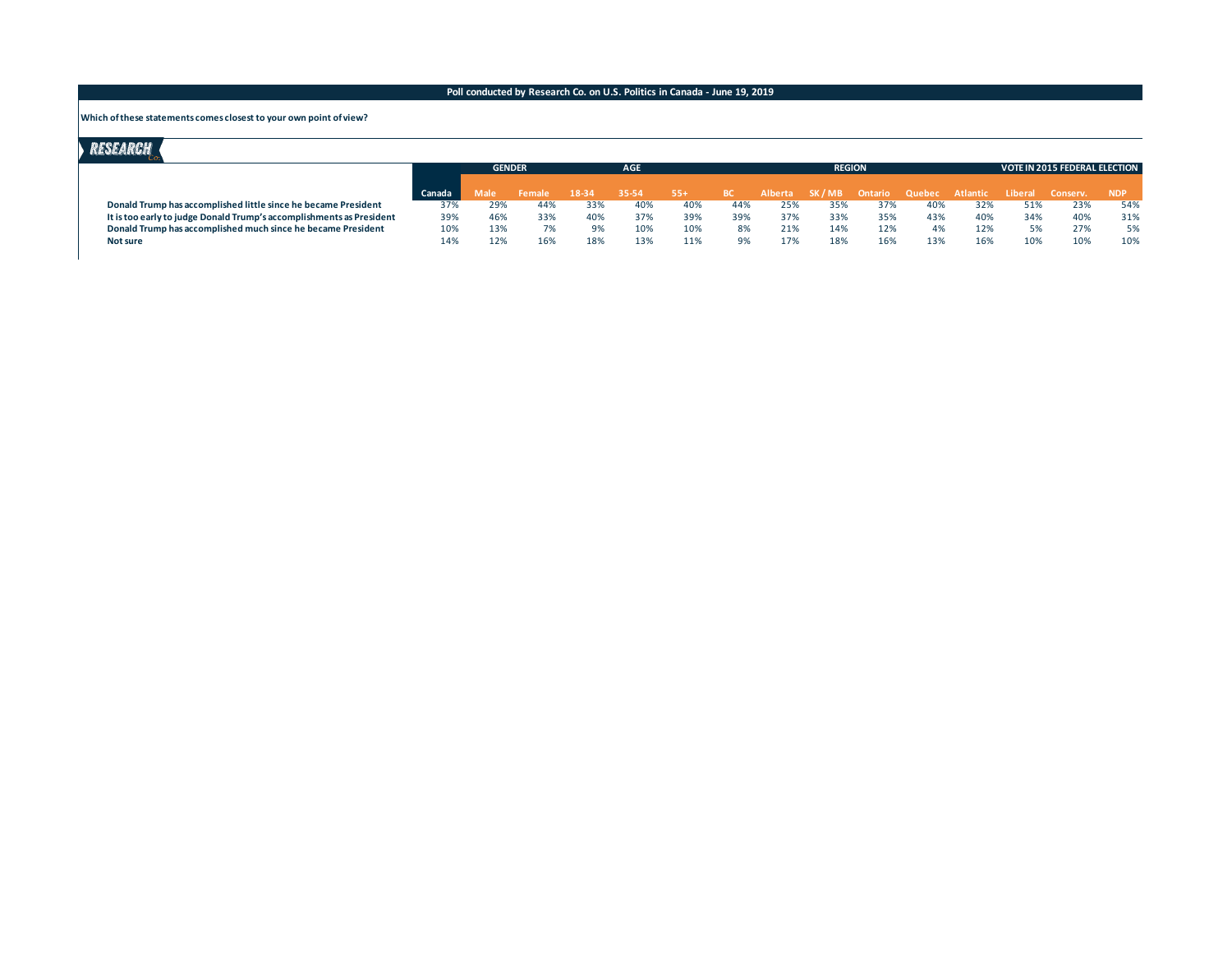**All things considered, do you think having Donald Trump as President of the United States has been good or bad for Canada?**

|                 |        | <b>GENDER</b> |        | <b>AGE</b> |       |       |     |                | <b>REGION</b> |         | <b>VOTE IN 2015 FEDERAL ELECTION</b> |          |                |          |            |
|-----------------|--------|---------------|--------|------------|-------|-------|-----|----------------|---------------|---------|--------------------------------------|----------|----------------|----------|------------|
|                 | Canada | Male          | Female | 18-34      | 35-54 | $55+$ | BС  | <b>Alberta</b> | SK / MB       | Ontario | Quebec                               | Atlantic | <b>Liberal</b> | Conserv. | <b>NDP</b> |
| Very good       | 5%     | 8%            | 2%     | 7%         | 5%    | 3%    | 2%  | 14%            | 5%            | 9%      | 5%                                   | 9%       | 0%             | 10%      | 0%         |
| Good            | 12%    | 15%           | 9%     | 11%        | 8%    | 17%   | 10% | 18%            | 20%           | 13%     | 9%                                   | 12%      | 10%            | 20%      | 5%         |
| <b>Bad</b>      | 50%    | 49%           | 51%    | 45%        | 52%   | 53%   | 47% | 43%            | 52%           | 45%     | 60%                                  | 50%      | 49%            | 47%      | 54%        |
| Very bad        | 15%    | 13%           | 17%    | 16%        | 13%   | 16%   | 26% | 13%            | 4%            | 11%     | 11%                                  | 11%      | 20%            | 8%       | 26%        |
| <b>Not sure</b> | 18%    | 15%           | 21%    | 21%        | 22%   | 11%   | 15% | 12%            | 19%           | 22%     | 15%                                  | 18%      | 21%            | 15%      | 15%        |